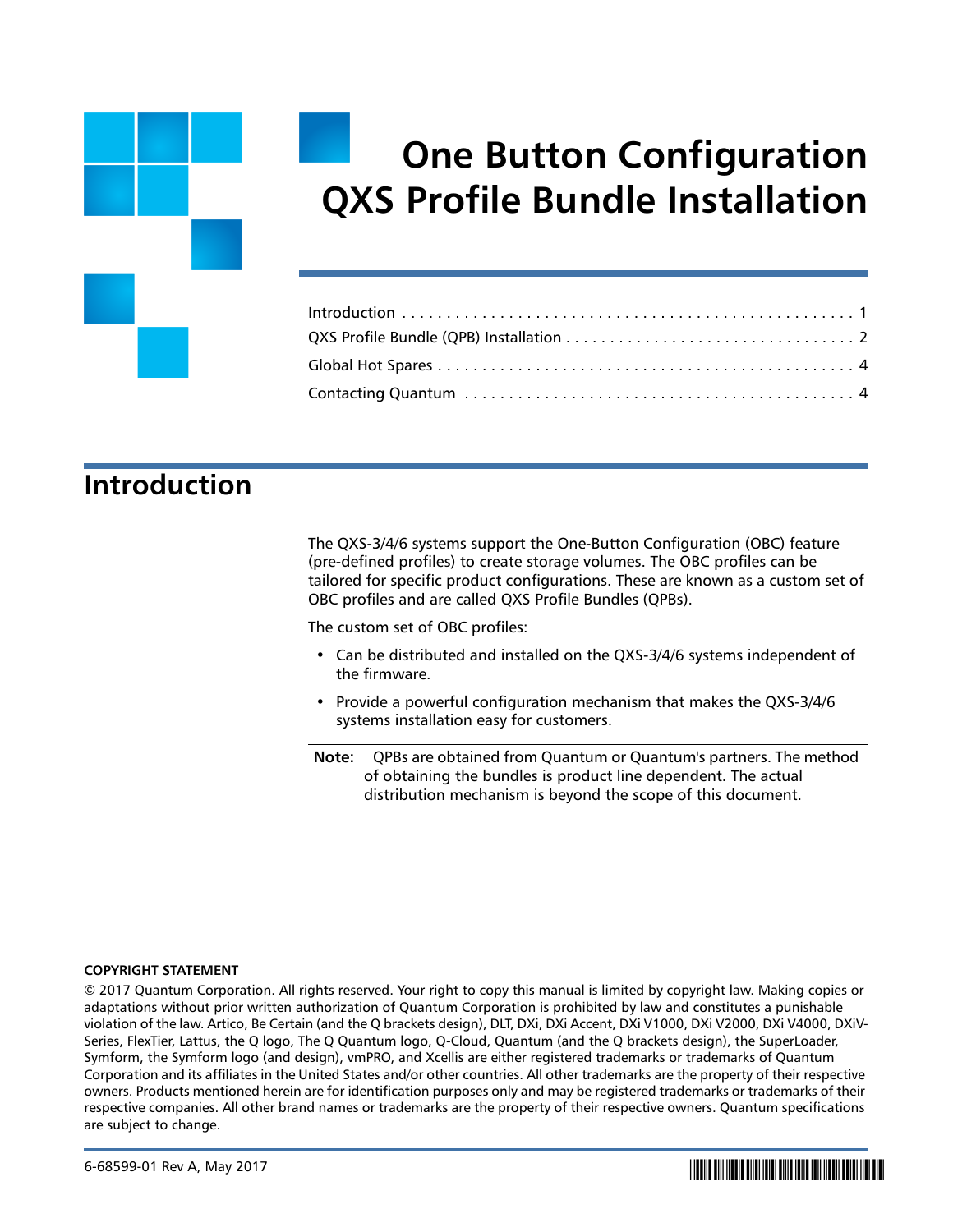## <span id="page-1-0"></span>**QXS Profile Bundle (QPB) Installation**

The QXS Profile Bundle (QPB):

- Is a Linux .bin file that.
	- Uses a format understandable to the QXS firmware.
	- Has a file name: SureStaQ Commvault QXS One-Button-Configuration Profile Set
- Uses the same process as installing firmware.

**Caution:** Firmware "Gx222rxxx" or later is required for the QPB installations. Refer to the QXS Gx222P0xx Release Notes for the current firmware release for specific systems.

- **1** Ensure that the existing firmware is up to date.
- **2** Log on to the QXS array web based interface (WBI, V3 GUI) and select [\(Figure](#page-1-1) 1):

**System > Action > Update Firmware > Choose File**

### $\bullet \bullet \bullet |\langle \ \rangle| \boxdot | \ \circ$  $\odot$ Ò Λĥ. F. ox3a/u3/index.html  $\overline{+}$ iiii Acchts v Apple  $\vee$ Cams  $\vee$ Fox Google v Misc v Quantum v Stocks Weather  $\sim$ Wikipedia Google 2017-05-09<br>10:07:11  $\blacksquare$ Quantum. QXS Quantum Disk Storage Management Utility System: **qx3**<br>Version: **Gi** 22: User: manage Sign Out Action **SYSTEM** Change Global Spares  $\overline{\mathbf{n}}$ Table Set Up System Services Set Up Network Set Up Host Ports Rescan Disk Channels install to controller A Clear Metadata Controller B Controller A **Example: Update Firmware** GL222P007 GL222P007 **Full Disk Encryption** GL6222R12-01 GLS222R12-01 **Restart System** 27.016 27.016 ode Version Memory Controller FPGA Coc Version **N/A** GLM222R011-01 GLM222R011-01 Manage ment Con niler Code Victoria Management Controller Loader Coc 1 V 6.18.22216 6.18.22216  $4202$ 4203 CPLD Code Merit 55 66 **Rundle or Controller Firmware File:** Choose File <sup>1</sup> QSP\_comm...\_7.3.bin **IIL** Parlner Firmware Updale e. If PFU is enabled and a firmware update is initiated on a controller, that<br>iller. If <del>PFL' 'e</del> not enabled the firmware will be installed only on the one PFU is currently disal Cancel CK بالعد

**3** Navigate to the QPB Linux .bin file and click **OK**.

<span id="page-1-1"></span>Figure 1 Choosing .bin File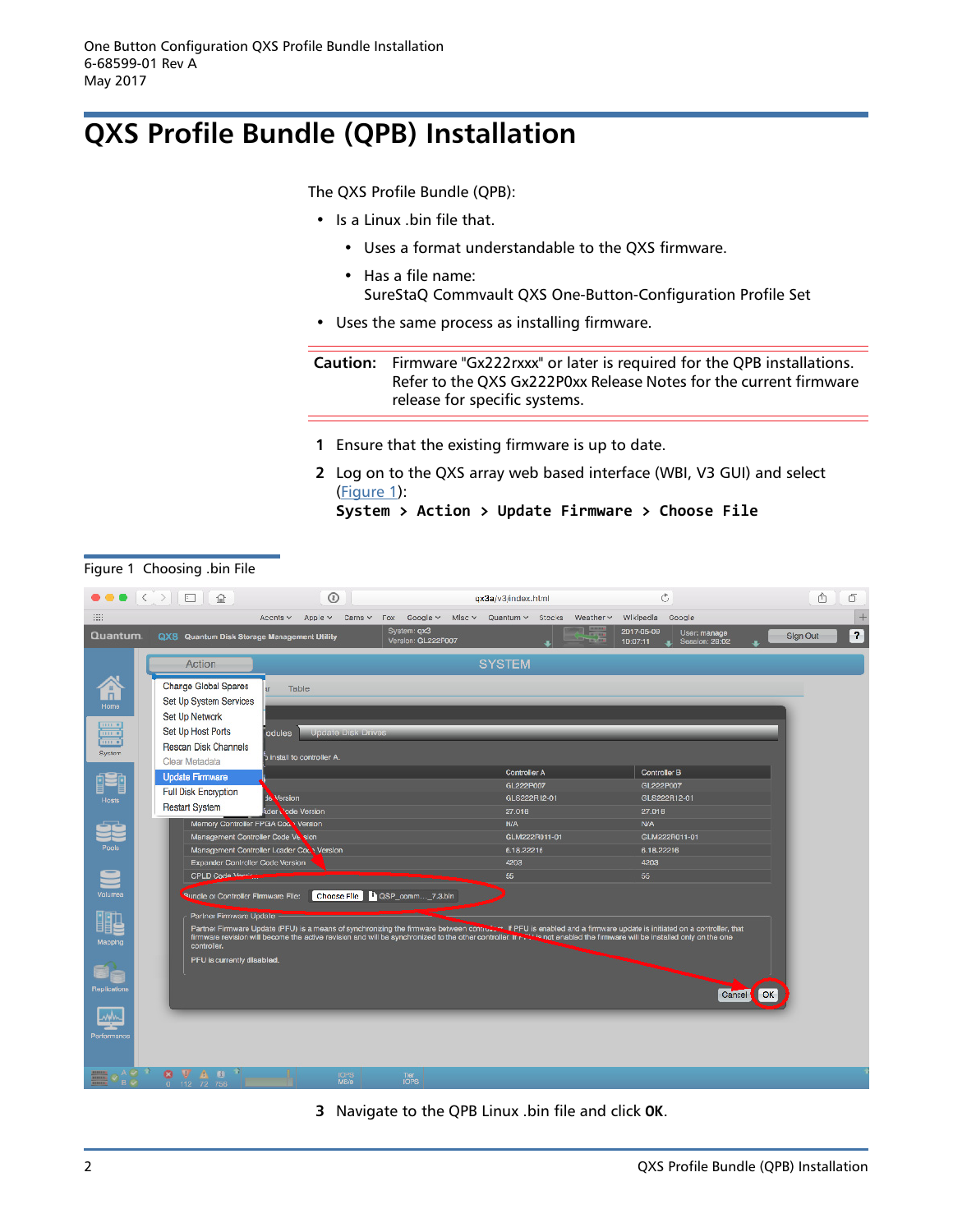**Note:** The new QXS Profile Bundle (QPB) will overwrite the current profiles. To revert back to the original profile set shipped with QXS, please contact Quantum. An update of firmware does not change the profile set.

**4** Select **Home > Action > Provision Storage** to select the desired profile(s).

| Jwiuy∈                 |                                                    |                                           |                                                                            |                       |                   |                              |                                      |                         |          |                         |
|------------------------|----------------------------------------------------|-------------------------------------------|----------------------------------------------------------------------------|-----------------------|-------------------|------------------------------|--------------------------------------|-------------------------|----------|-------------------------|
|                        |                                                    | $\odot$                                   |                                                                            | qx3a/v3/index.html    |                   | $\circ$                      |                                      |                         | Ô        | ð                       |
| :::                    | Accnts $\sim$                                      | $Cams$ $\sim$<br>Apple $\vee$             | Fox Google v<br>Misc $\sim$                                                | $Quantum \sim$ Stocks | Weather $\sim$    | Wikipedia                    | Google                               |                         |          | $^{+}$                  |
| Quantum.               | <b>QXS</b> Quantum Disk Storage Management Utility |                                           | System: qx3<br>Version: GL222P007                                          |                       |                   | 2017-05-09<br>10:37:26       | User: manage<br>Session: 29:37<br>a. |                         | Sign Out | $\overline{\mathbf{r}}$ |
|                        | Action                                             |                                           |                                                                            | <b>HOME</b>           |                   |                              |                                      |                         |          |                         |
| $\widehat{\mathbb{F}}$ | <b>Configuration Wizard</b>                        |                                           |                                                                            | <b>Hosts</b>          |                   |                              |                                      |                         |          |                         |
| Home                   | <b>Provision Storage</b>                           | Ĥ                                         |                                                                            |                       |                   |                              |                                      |                         |          |                         |
| <u>s</u>               | Set System Information                             | 0 Host Groups                             |                                                                            | 0 Hosts               |                   | 24 Initiators (24 ungrouped) |                                      |                         |          |                         |
| System                 | <b>Manage Users</b>                                | Po                                        | <b>Provision Storage</b>                                                   |                       |                   |                              |                                      |                         |          |                         |
|                        | <b>Set Up Notifications</b>                        |                                           |                                                                            |                       |                   | Ports <sub>B</sub>           |                                      |                         |          |                         |
|                        | <b>Manage Schedules</b>                            | <b><i><u>For Ker</u></i></b><br>$A1 - FC$ | Provision storage by selecting a storage profile and enclosure.<br>Profile | Vdisk                 | <b>Chunk Size</b> | <b>Viz (69)</b><br>$B1 - FC$ | <b>Valley</b><br><b>B2 - FC</b>      | to to<br><b>B3 - FC</b> |          |                         |
| <b>Hosts</b>           | <b>Install License</b>                             |                                           | Commvault 8+2 Virtual Pool A RAID6                                         |                       | N/A               |                              |                                      |                         |          |                         |
|                        | Logical:                                           |                                           | Commvault 8+2 Virtual Pool B RAID6                                         |                       | N/A               |                              |                                      |                         |          |                         |
| Pools                  | Physical:                                          | Enclosure:                                | Next available                                                             |                       |                   |                              |                                      |                         | 36.0TB   |                         |
|                        |                                                    |                                           |                                                                            |                       |                   |                              |                                      |                         |          |                         |
|                        | Virtual: 0 Volumes, 0 Snapshots                    | <b>Storage A</b>                          |                                                                            |                       |                   | <b>Pool</b>                  | <b>Storage B</b>                     |                         |          |                         |
| <b>Volumes</b>         |                                                    | Virtual Pool: 23.91                       |                                                                            |                       |                   |                              |                                      |                         |          |                         |
|                        | <b>Disk Group Utilization</b>                      |                                           |                                                                            |                       |                   |                              |                                      |                         |          |                         |
| Mapping                |                                                    |                                           |                                                                            |                       |                   |                              |                                      |                         |          |                         |
|                        |                                                    |                                           |                                                                            |                       | Close   OK        |                              |                                      |                         |          |                         |
|                        | % Used                                             |                                           |                                                                            |                       |                   |                              |                                      |                         |          |                         |
| Replications           |                                                    |                                           |                                                                            |                       |                   |                              |                                      |                         |          |                         |
| wh                     |                                                    |                                           |                                                                            |                       |                   |                              |                                      |                         |          |                         |
| Performance            |                                                    |                                           |                                                                            |                       |                   |                              |                                      |                         |          |                         |
|                        | <b>Disk Group Size</b>                             |                                           |                                                                            |                       |                   |                              |                                      |                         |          |                         |
|                        | ø<br>VAO <sup>P</sup><br>0 112 72 756              | IOPS<br>MB/s                              | Tier<br>IOPS                                                               |                       |                   |                              |                                      |                         |          |                         |

### Figure 2 Selecting Provision Storage

- **5** Select the profile and click OK.
	- A volume is created.
	- Refer to the QXS Disk Management Utility User Guide V3 for additional information.